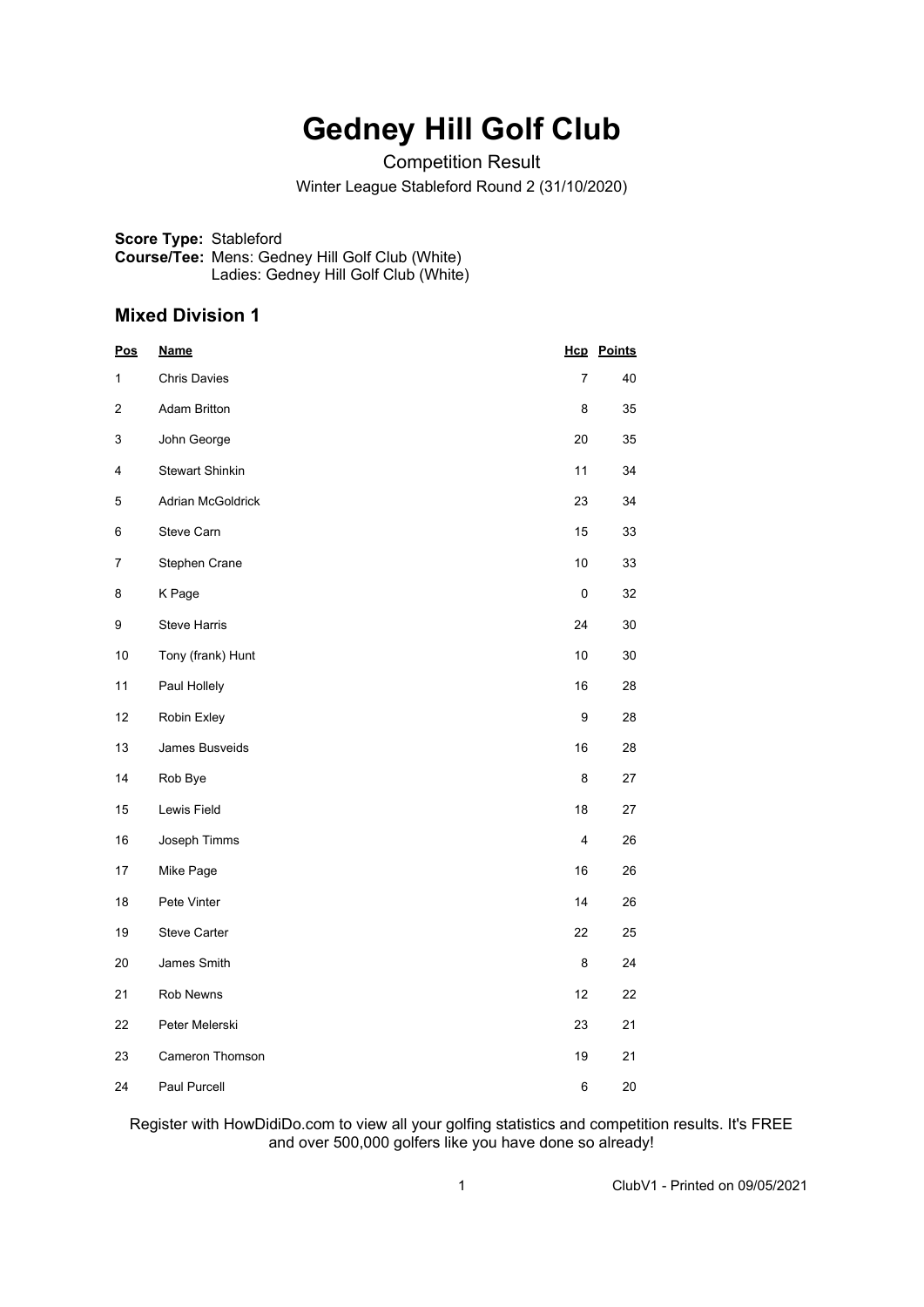#### **Score Type:** Stableford **Course/Tee:** Mens: Gedney Hill Golf Club (White) Ladies: Gedney Hill Golf Club (White)

## **Mixed Division 1**

|    | Pos Name    |    | <b>Hcp</b> Points |
|----|-------------|----|-------------------|
| 25 | Jayme Dixon | 28 | 16                |

Register with HowDidiDo.com to view all your golfing statistics and competition results. It's FREE and over 500,000 golfers like you have done so already!